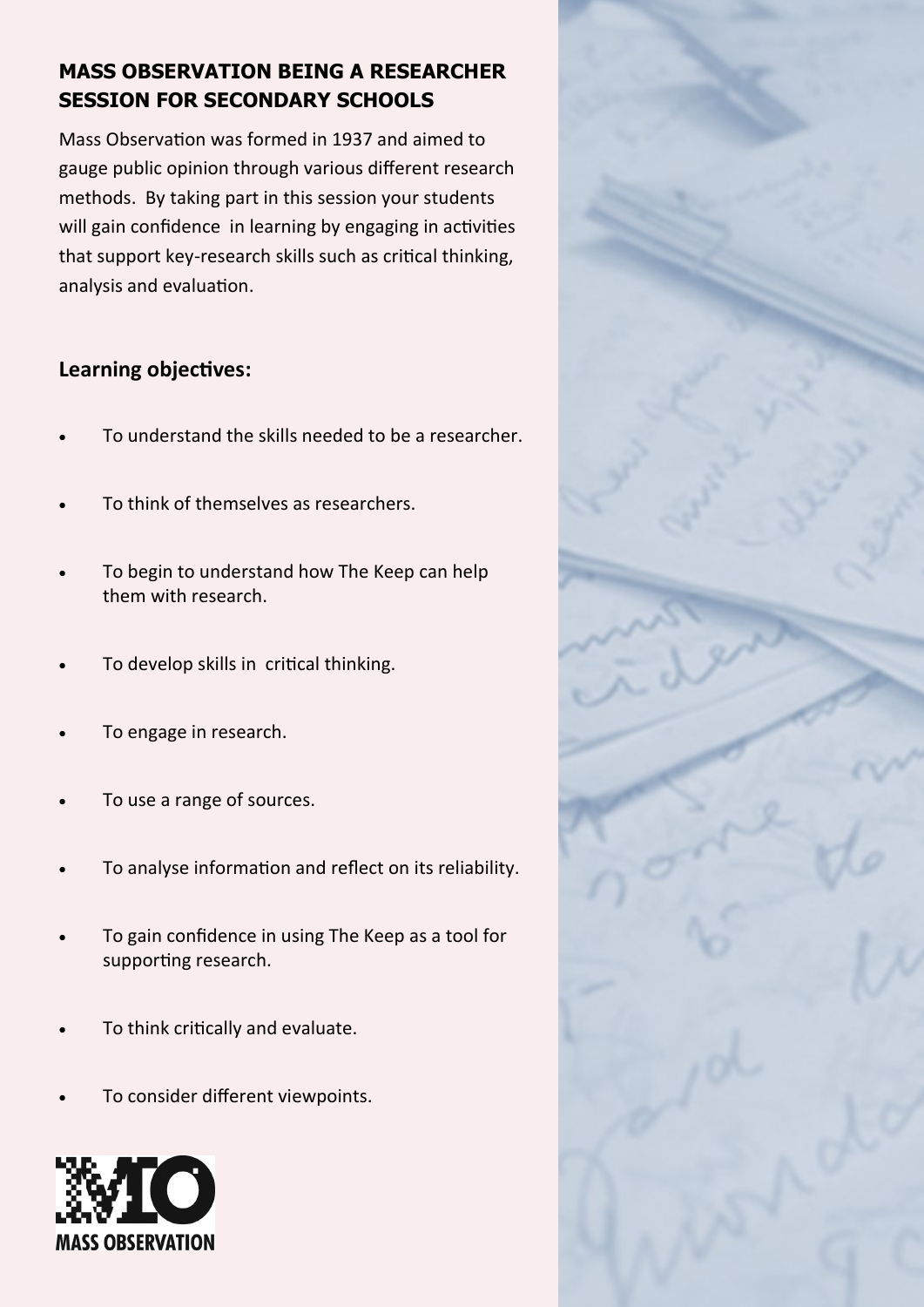## **WHAT IS RESEARCH AND WHAT SKILLS DOES IT REQUIRE?**

| TIME    | <b>ACTIVITY</b>                                                                                                                                                                                                                                                                                                                                                                                                                                                                                                                                                                                                                                                                                                                                          | <b>OBJECTIVE</b>                                                                                                                                                                 | <b>RESOURCES</b> |
|---------|----------------------------------------------------------------------------------------------------------------------------------------------------------------------------------------------------------------------------------------------------------------------------------------------------------------------------------------------------------------------------------------------------------------------------------------------------------------------------------------------------------------------------------------------------------------------------------------------------------------------------------------------------------------------------------------------------------------------------------------------------------|----------------------------------------------------------------------------------------------------------------------------------------------------------------------------------|------------------|
| 10 mins | Introduce the theme of the<br>session and outline that the<br>students are going to learn how<br>to be better researchers.<br>Q. What is research?<br>Q. When have you been a<br>researcher? Prompt them to<br>think about learning at school<br>and home, interests and hobbies.<br>Q. What skills do you need to be<br>a good researcher?<br>Q. How long does research take?<br>Explain what an archive is and<br>introduce The Keep.<br>Q. How might the resources here<br>help researchers?<br>Q. Could they help you?<br>Play a soundbite of a researcher<br>talking about how they've used<br>Mass Observation.<br>If time, students can quickly jot<br>down everything they already<br>know about the Second World<br>War on the knowledge sheet. | To understand the skills<br>needed to be a<br>researcher.<br>To think of themselves<br>as researchers.<br>To begin to understand<br>how The Keep can help<br>them with research. | Knowledge sheet. |

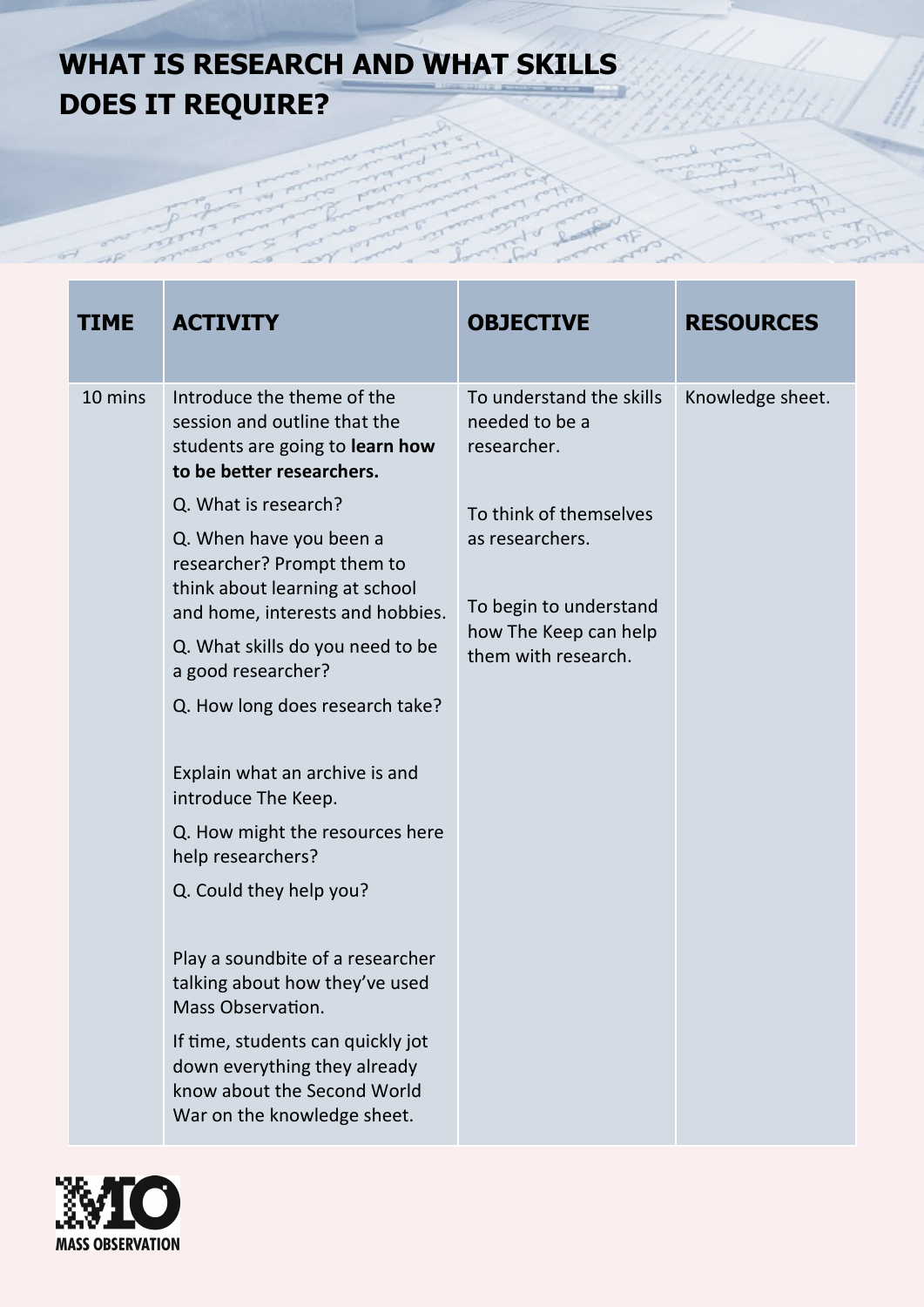# **CRITICAL THINKING**

| <b>TIME</b> | <b>ACTIVITY</b>                                                                                                                                                                                      | <b>OBJECTIVE</b>                           | <b>RESOURCES</b>              |
|-------------|------------------------------------------------------------------------------------------------------------------------------------------------------------------------------------------------------|--------------------------------------------|-------------------------------|
| 15 mins     | One of the key skills for research<br>is critical thinking. This is the<br>ability to question, reason, solve<br>problems, identify useful<br>information and reflect.<br>Q. Why are these abilities | To develop skills in<br>critical thinking. | Sheets with<br>statements on. |
|             | important for research?<br>Explain that they are going to                                                                                                                                            |                                            |                               |
|             | complete a short exercise that<br>requires critical thinking. They<br>have got to decide whether a<br>selection of statements, taken<br>from The Mass Observation Ar-<br>chive, are fact or opinion. |                                            |                               |
|             | Hand out statement sheets.                                                                                                                                                                           |                                            |                               |
|             | After they have completed the<br>task, ask:                                                                                                                                                          |                                            |                               |
|             | Q. Was it easy? Why/Why not?                                                                                                                                                                         |                                            |                               |
|             | Q. How did you work it out?                                                                                                                                                                          |                                            |                               |
|             | Q. Did it make you think about<br>the reliability of some evidence?                                                                                                                                  |                                            |                               |

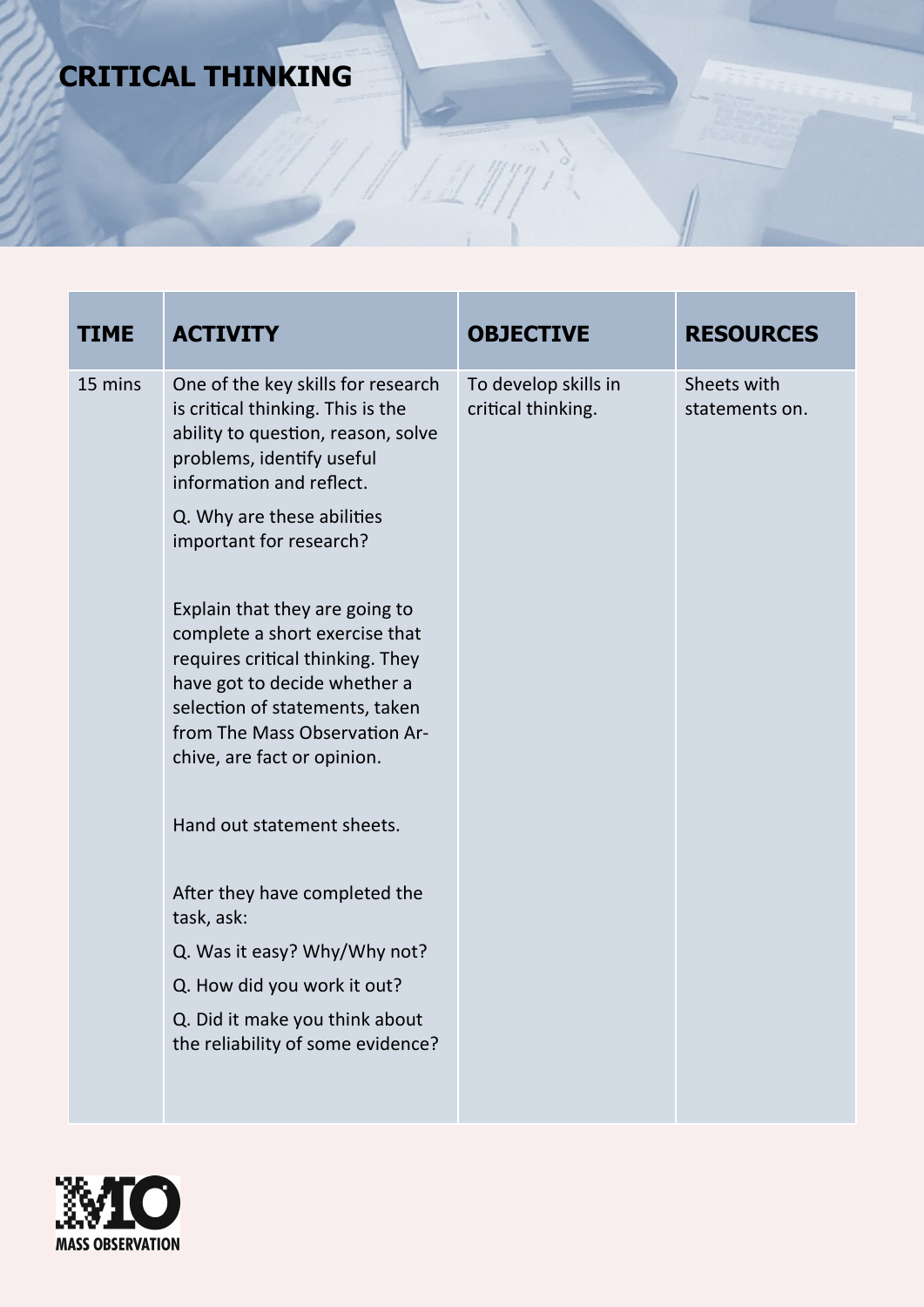### **DID THE WAR MAKE PEOPLE FEEL SAD?**

| TIME    | <b>ACTIVITY</b>                                                                                                                                                                                                                                                                                                                                                                                                                                                                                                                              | <b>OBJECTIVE</b>                                                             | <b>RESOURCES</b>                                                                                                                                               |
|---------|----------------------------------------------------------------------------------------------------------------------------------------------------------------------------------------------------------------------------------------------------------------------------------------------------------------------------------------------------------------------------------------------------------------------------------------------------------------------------------------------------------------------------------------------|------------------------------------------------------------------------------|----------------------------------------------------------------------------------------------------------------------------------------------------------------|
| 15 mins | Explain that they are going to<br>complete another exercise that<br>requires critical thinking. Give<br>each group one document. Pose<br>the question: Did the Second<br>World War make the public feel<br>sad?<br>The groups then spend time<br>reading through their document<br>and answering the question<br>based on this research.<br>Each group takes it in turn to<br>feedback back.<br>Q. Is one answer enough?<br>Q. Why not?<br>Q. Do you think that researchers<br>can look at just one source?<br>Discuss with the students the | To think critically and<br>evaluate.<br>To consider different<br>viewpoints. | Research sheet<br>with questions:<br>Did the Second<br>World War make<br>the public feel sad?<br>What evidence<br>have you found to<br>back up your<br>answer? |
|         | importance of finding different<br>types of evidence to support a<br>point. If you combined all of their<br>answers (not just one), this<br>would be the backbone of a good<br>essay.                                                                                                                                                                                                                                                                                                                                                        |                                                                              |                                                                                                                                                                |

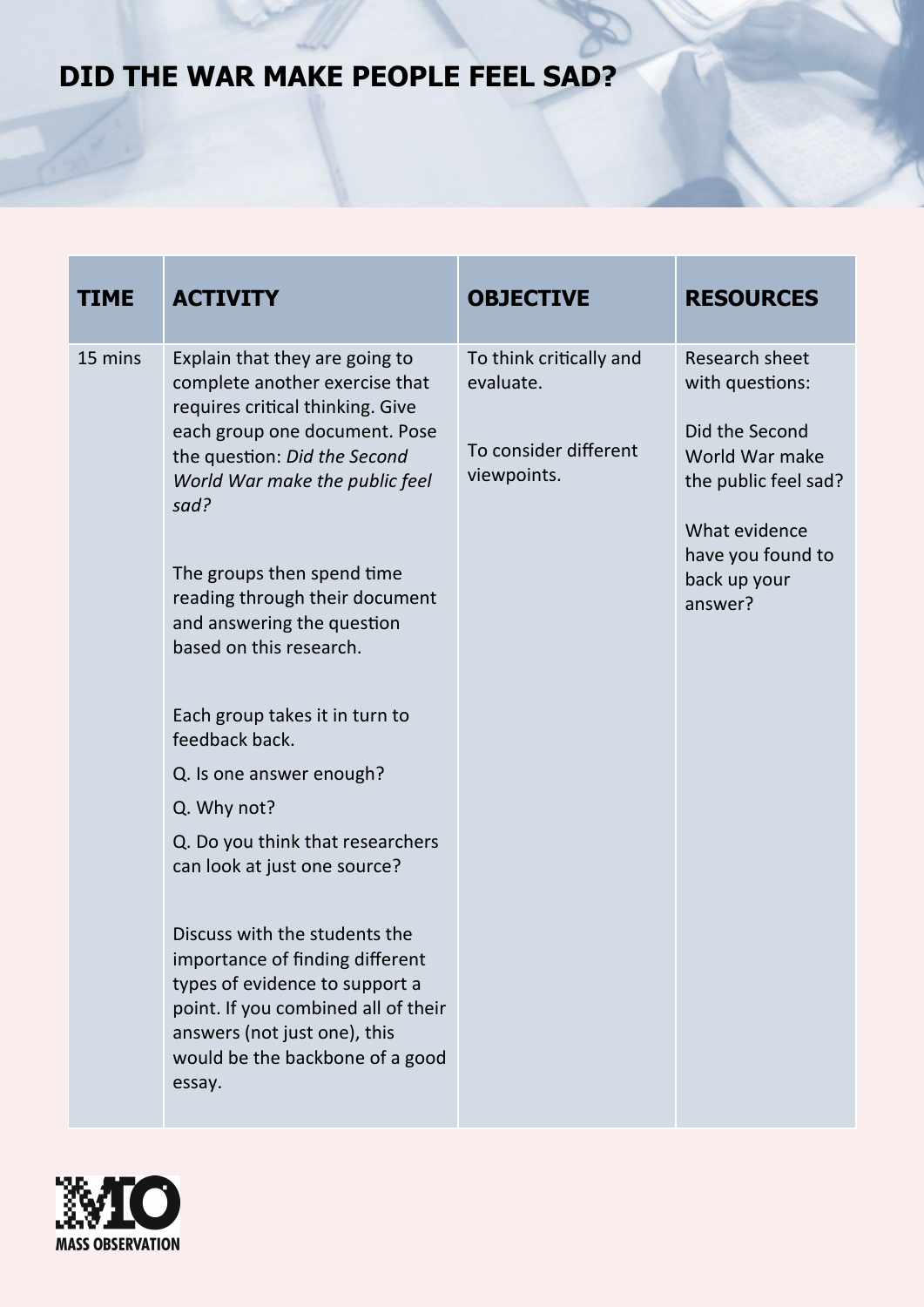# **DO WORLD EVENTS HAVE AN IMPACT ON MORALE?**

| TIME   | <b>ACTIVITY</b>                                                                                                                                                                                                                                                                                                                                                                                                                                                                                                                                                                                                             | <b>OBJECTIVE</b>                                                                                                        | <b>RESOURCES</b>                                                                                                                      |
|--------|-----------------------------------------------------------------------------------------------------------------------------------------------------------------------------------------------------------------------------------------------------------------------------------------------------------------------------------------------------------------------------------------------------------------------------------------------------------------------------------------------------------------------------------------------------------------------------------------------------------------------------|-------------------------------------------------------------------------------------------------------------------------|---------------------------------------------------------------------------------------------------------------------------------------|
| 1 hour | The group will now have time to<br>explore wartime morale in<br>greater detail by looking at a<br>range of source material.<br>Pose a new question:<br>Do world events have an impact<br>on the public's morale?<br>Teacher to give out boxes of<br>material and group to rotate<br>from table to table and students<br>to add information to their<br>knowledge sheet.<br>Use time at the end of this activi-<br>ty to reflect on what they've<br>found out:<br>Q. Was it different looking at<br>archive material instead of a<br>book?<br>Q. What are the limitations?<br>Q. What would you like to<br>research further? | To engage in research.<br>To use a range of<br>sources.<br>To analyse information<br>and reflect on its<br>reliability. | A selection of<br>boxes related to<br>major world<br>event-see<br>corresponding<br>resource sheet for<br>details.<br>Knowledge sheet. |